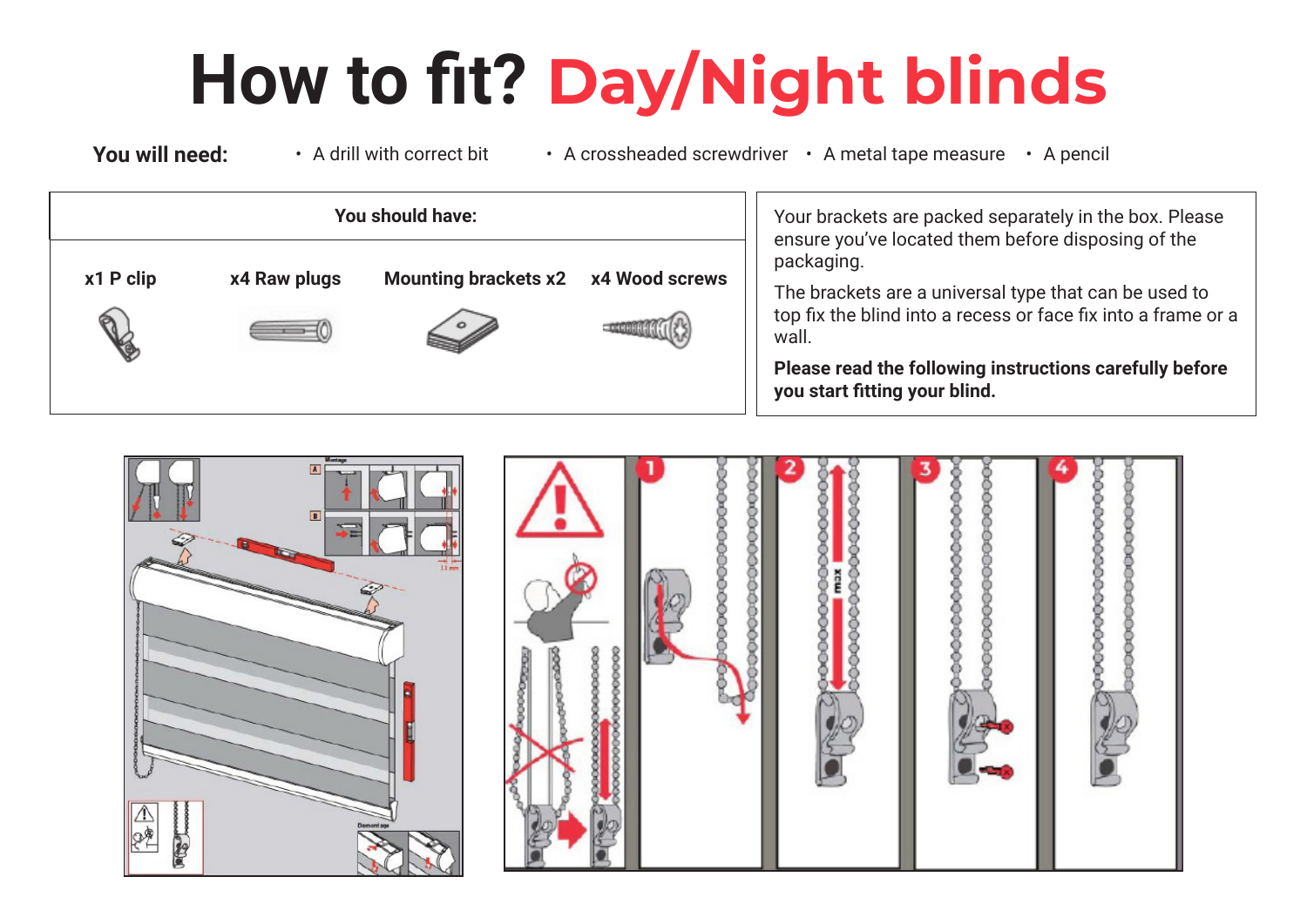## **Step 1**

Lift the blind cassette up and back to engage with the back of the mounting brackets.



## **Step 2**

Once engaged, push the front of the cassette up into the front of the brackets. You should hear it click into place.